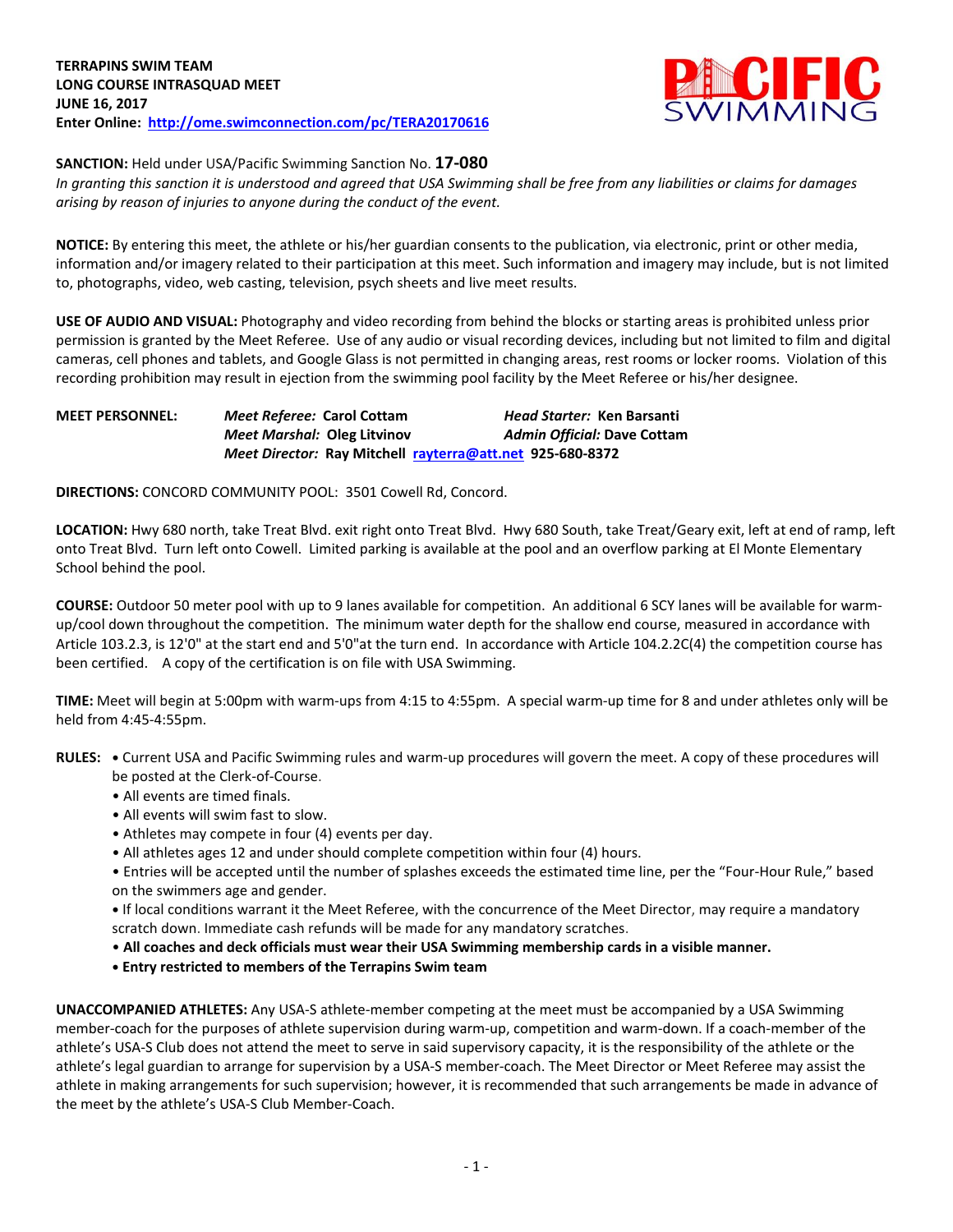**RACING STARTS:** Athletes must be certified by a USA-S member-coach as being proficient in performing a racing start, or must start the race in the water. It is the responsibility of the athlete or the athlete's legal guardian to ensure compliance with this requirement.

**RESTRICTIONS:** • Smoking and the use of other tobacco products is prohibited on the pool deck, in the locker rooms, in spectator

seating, on standing areas and in all areas used by athletes, during the meet and during warm-up periods.

- Sale and use of alcoholic beverages is prohibited in all areas of the meet venue.
- No glass containers are allowed in the meet venue.
- No propane heater is permitted except for snack bar/meet operations.
- All shelters must be properly secured.
- Changing into or out of swimsuits other than in locker rooms or other designated areas is prohibited.

• Destructive devices, to include but not limited to, explosive devices and equipment, firearms (open or concealed), blades, knives, mace, stun guns and blunt objects are strictly prohibited in the swimming facility and its surrounding areas. If observed, the Meet Referee or his/her designee may ask that these devices be stored safely away from the public or removed from the facility. Noncompliance may result in the reporting to law enforcement authorities and ejection from the facility. Law enforcement officers (LEO) are exempt per applicable laws.

 Operation of a drone, or any other flying apparatus, is prohibited over the venue (pools, athlete/coach areas, spectator areas and open ceiling locker rooms) any time athletes, coaches, officials and/or spectators are present.

**ELIGIBILITY:** • Athletes must be current members of USA-S and enter their name and registration number on the meet entry card as they are shown on their Registration Card. If this is not done, it may be difficult to match the athlete with the registration and times database. The meet host will check all athlete registrations against the SWIMS database and if not found to be registered, the Meet Director shall accept the registration at the meet (a \$10 surcharge will be added to the regular registration fee). Duplicate registrations will be refunded by mail.

- Entries with **"NO TIME" will be accepted**.
- **Entries restricted to members of the Terrapins Swim Team**

• Disabled athletes are welcome to attend this meet and should contact the Meet Director or Meet Referee regarding any special accommodations on entry times and seeding per Pacific Swimming policy.

• The athlete's age will be the age of the athlete on the first day of the meet.

**ENTRY FEES:** \$30.00 Participation Fee per athlete.

**ONLINE ENTRIES:** To enter online go to **<http://ome.swimconnection.com/pc/TERA20170616>** to receive an immediate entry confirmation. This method requires payment by credit card. Swim Connection, LLC charges a processing fee for this service, equal to \$1 per athlete plus 5% of the total Entry Fees. Please note that the processing fee is a separate fee from the Entry Fees. If you do not wish to pay the processing fee, enter the meet using a mail entry. **Entering online is a convenience, is completely voluntary, and is in no way required or expected of an athlete by Pacific Swimming.** Online entries will be accepted through Friday June 9<sup>th</sup> 2017

**HAND DELIVERED ENTRIES**: Entries must be on the attached consolidated entry form. Forms must be filled out completely and printed clearly with athlete's best time. Hand delivered entries are by 6:30 p.m. Thursday June 8 2017. No late entries will be accepted.

## **Make check payable to**: **Terrapins Swim team Hand deliver entries to: Terrapins Coaching Staff at pool no later than Thursday June 8th 2017 at 6:30pm**

**CHECK-IN:** The meet will be pre-seeded

**SCRATCHES:** Any athletes not reporting for or competing in an individual timed final event that they have entered shall not be penalized.

**AWARDS:** None.

## **ADMISSION:** Free.

**SNACK BAR & HOSPITALITY:** Coaches and working deck officials will be provided dinner. Hospitality will serve refreshments to timers and volunteers.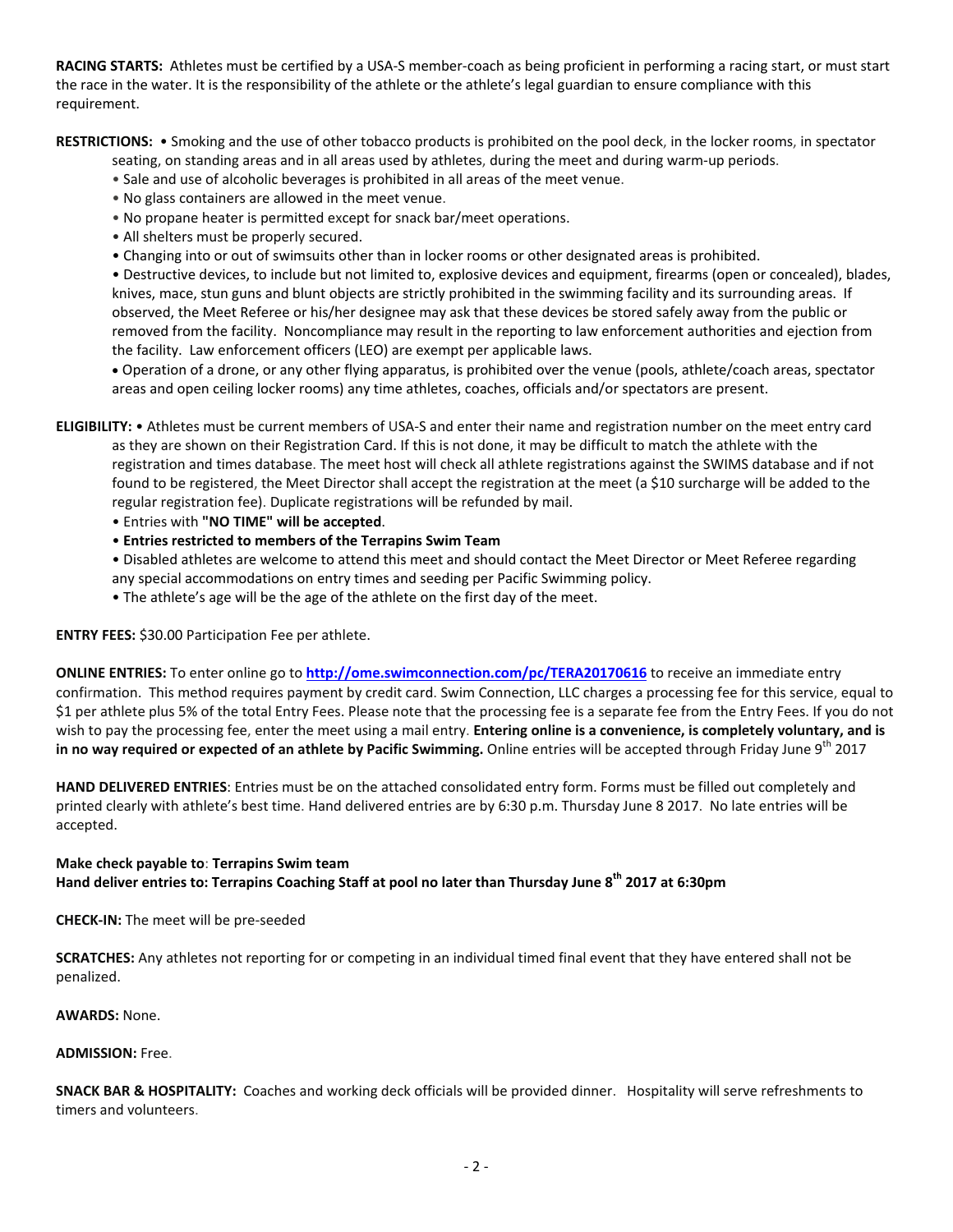## **EVENTS NO TIME STANDARDS NECESSARY Boys events are odd Numbers, Girls events even Numbers**

| Friday June 16 <sup>th</sup> , 2017 |                     |               |  |  |  |  |
|-------------------------------------|---------------------|---------------|--|--|--|--|
| <b>EVENT#</b>                       | <b>EVENT</b>        | <b>EVENT#</b> |  |  |  |  |
| 1                                   | 9-0ver 200m Free    | 2             |  |  |  |  |
| 3                                   | 11-over 200m Back   | 4             |  |  |  |  |
| 5                                   | 12-under 50m Back   | 6             |  |  |  |  |
| 7                                   | 11-over 100m Fly    | 8             |  |  |  |  |
| 9                                   | 11-over 200m Breast | 10            |  |  |  |  |
| 11                                  | 12-under 50m Breast | 12            |  |  |  |  |
| 13                                  | 11-over 200m IM     | 14            |  |  |  |  |
| 15                                  | 9-0ver 100m Free    | 16            |  |  |  |  |
| 17                                  | 12-under 50m Fly    | 18            |  |  |  |  |
| 19                                  | 11-over 200m Fly    | 20            |  |  |  |  |
| 21                                  | 9-over 100m Breast  | 22            |  |  |  |  |
| 23                                  | OPEN 50m Free       | 24            |  |  |  |  |
| 25                                  | 9-over 100m Back    | 26            |  |  |  |  |
| 27                                  | 9-over 400m Free    | 28            |  |  |  |  |